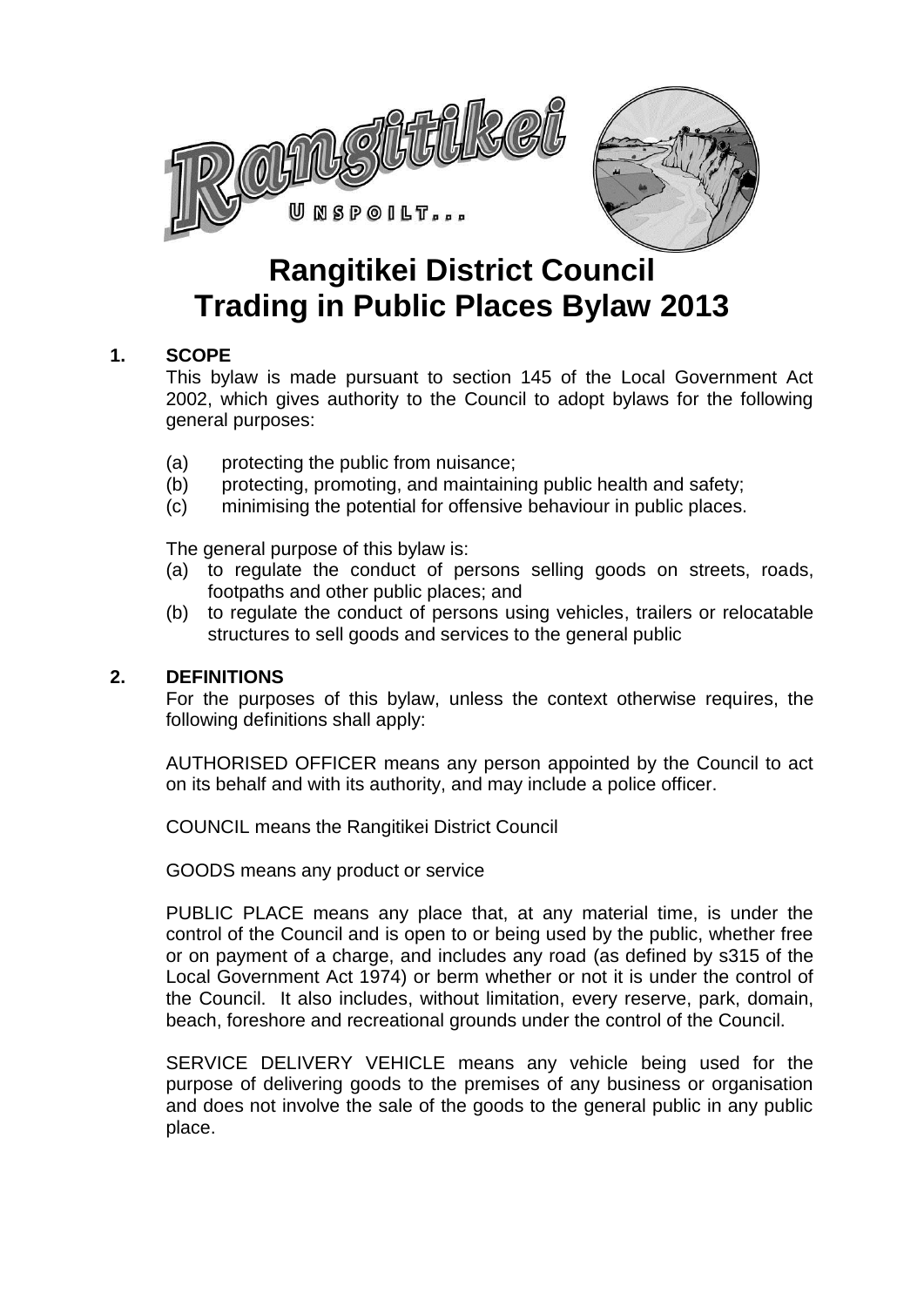## **3. OFFENCES & PENALTIES**

3.1 Any breach of this bylaw is an offence and is liable on summary conviction to a fine not exceeding \$20,000.

# **4. LICENCE REQUIRED**

4.1 No person, in any public place, shall engage in the sale of goods of any description whatsoever (except as provided in clause 12 *Exemptions*), without having first obtained a licence from the Council.

## **5. APPLICATION**

- 5.1 Every person who wishes to sell goods in a public place shall make written application to the authorised officer of the Council to obtain a licence. The information to be supplied by the applicant must include the following:
	- (a) Name and address of the applicant;
	- (b) Name and address of the person(s) selling the goods;
	- (c) The location/site from where the goods are to be sold;
	- (d) The telephone number of the applicant;
	- (e) The type of goods for sale;
	- (f) The period sought for selling;
	- (g) The number and type of vehicle(s), and registration numbers if applicable;
	- (h) Evidence of good character.
- 5.2 If the applicant wishes to sell goods at a location outside an existing shop or business, the application must supply written consent from that shop or business owner.

## **6. LICENCE DETAILS**

- 6.1 The authorised officer in granting any licence may impose conditions. The conditions imposed may include, but not be restricted to, any of the following:
	- (a) Time and place;
	- (b) Duration of the licence;
	- (c) Location;
	- (d) Type of goods for sale;
	- (e) Area available for sale;
	- (f) Persons entitled to sell;
	- (g) Safety and hygiene requirements;
	- (h) Use of signage;
	- (i) Use of musical chimes or other audible devices for attracting customers;
	- (j) Litter, cleanliness;
	- (k) Name and address to be conspicuously displayed;
	- (l) Site rental.

## **7. FEES**

7.1 Council may by resolution prescribe fees for licences and/or site rentals.

## **8. DISPLAY OF LICENCE**

8.1 Every licence holder shall visibly display their approved licence at all times when engaged in the sale of goods or services.